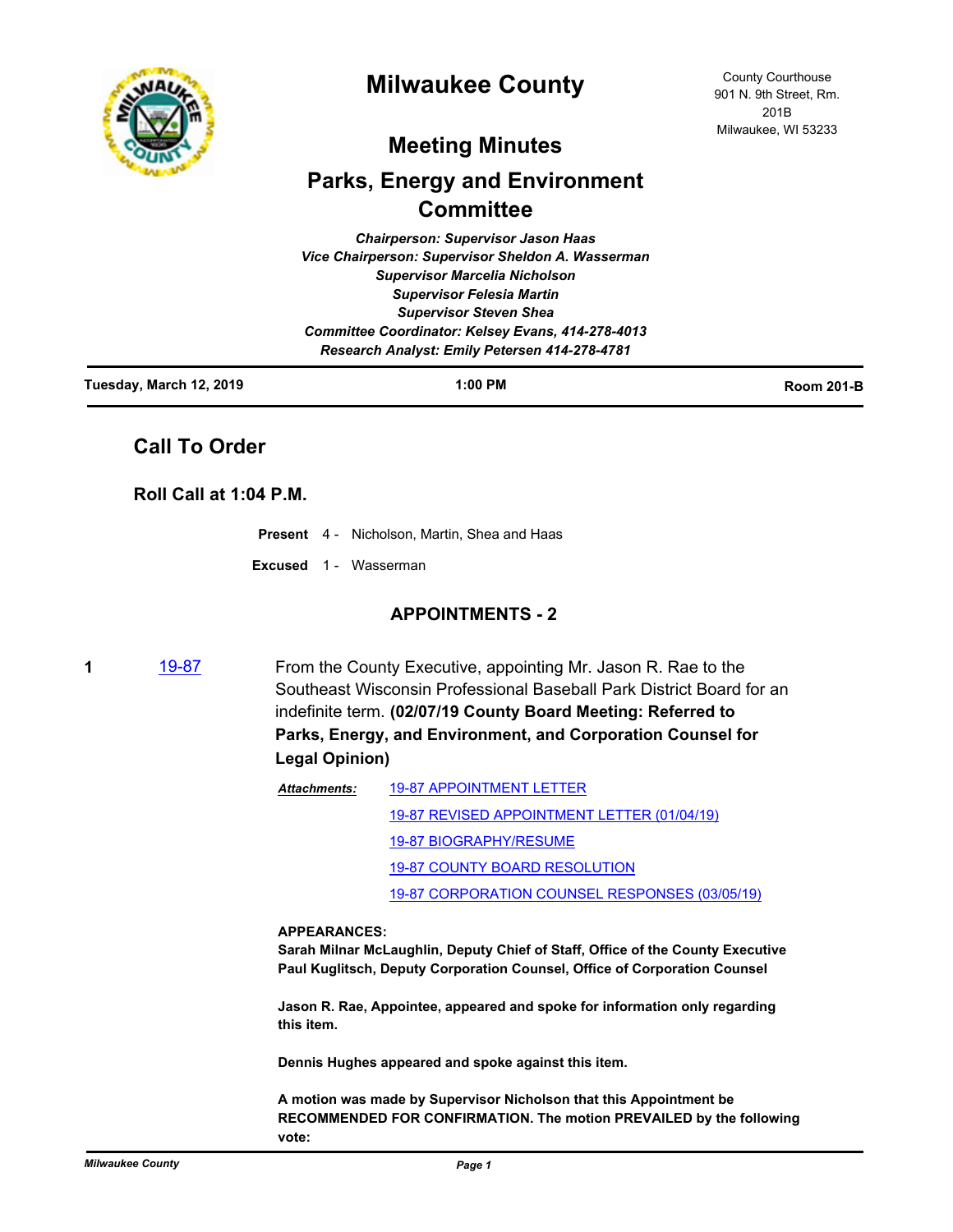**Aye:** 4 - Nicholson, Martin, Shea and Haas

**Excused: 1 - Wasserman** 

**2** [18-921](http://milwaukeecounty.legistar.com/gateway.aspx?m=l&id=/matter.aspx?key=8540) From the County Executive, appointing Mr. Guy Johnson to the Milwaukee County Federated Library System Board of Trustees for a term expiring November 21, 2020. **(01/29/19: Laid Over to the Call of the Chairperson)**

> [18-921 APPOINTMENT LETTER](http://MilwaukeeCounty.legistar.com/gateway.aspx?M=F&ID=c3e05911-e0b8-4d4c-a212-df5b62c29ef1.pdf) [18-921 BIOGRAPHY/RESUME](http://MilwaukeeCounty.legistar.com/gateway.aspx?M=F&ID=54a65193-544f-49d8-ae6a-cdd572d2d401.pdf) *Attachments:*

#### **APPEARANCE:**

**Sarah Milnar McLaughlin, Deputy Chief of Staff, Office of the County Executive**

**Guy Johnson, Appointee, appeared and spoke for information only regarding this item.**

**A motion was made by Supervisor Nicholson that this Appointment be RECOMMENDED FOR CONFIRMATION. The motion PREVAILED by the following vote:**

**Aye:** 4 - Nicholson, Martin, Shea and Haas

**Excused:** 1 - Wasserman

## **FACILITIES MANAGEMENT DIVISION - 1**

**3** [19-244](http://milwaukeecounty.legistar.com/gateway.aspx?m=l&id=/matter.aspx?key=8754) From the Director, Architecture, Engineering, and Environmental Services Section, Facilities Management Division, Department of Administrative Services, requesting authorization to apply for and accept 2020 Wisconsin Department of Agriculture, Trade, and Consumer Protection support grants, in the approximate amount of \$75,000, to partially offset the salaries, training, travel, and office expenses of the Land Conservation Department.

> [19-244 REPORT](http://MilwaukeeCounty.legistar.com/gateway.aspx?M=F&ID=45d6431a-be93-486d-9b4a-8d9d190c05f1.pdf) [19-244 RESOLUTION](http://MilwaukeeCounty.legistar.com/gateway.aspx?M=F&ID=9007d546-b6fc-4f44-9e9c-df7eb5a3505f.docx) [19-244 FISCAL NOTE](http://MilwaukeeCounty.legistar.com/gateway.aspx?M=F&ID=2ce7f258-0b84-4ff8-b4a5-c8fc80b01c1d.pdf) *Attachments:*

#### **APPEARANCE:**

**Tim Detzer, Senior Environmental Engineer, Architecture, Engineering, and Environmental Services Section, Facilities Management Division, Department of Administrative Services**

**A motion was made by Supervisor Martin that this Action Report be RECOMMENDED FOR ADOPTION. The motion PREVAILED by the following vote:**

- **Aye:** 4 Nicholson, Martin, Shea and Haas
- **Excused: 1 Wasserman**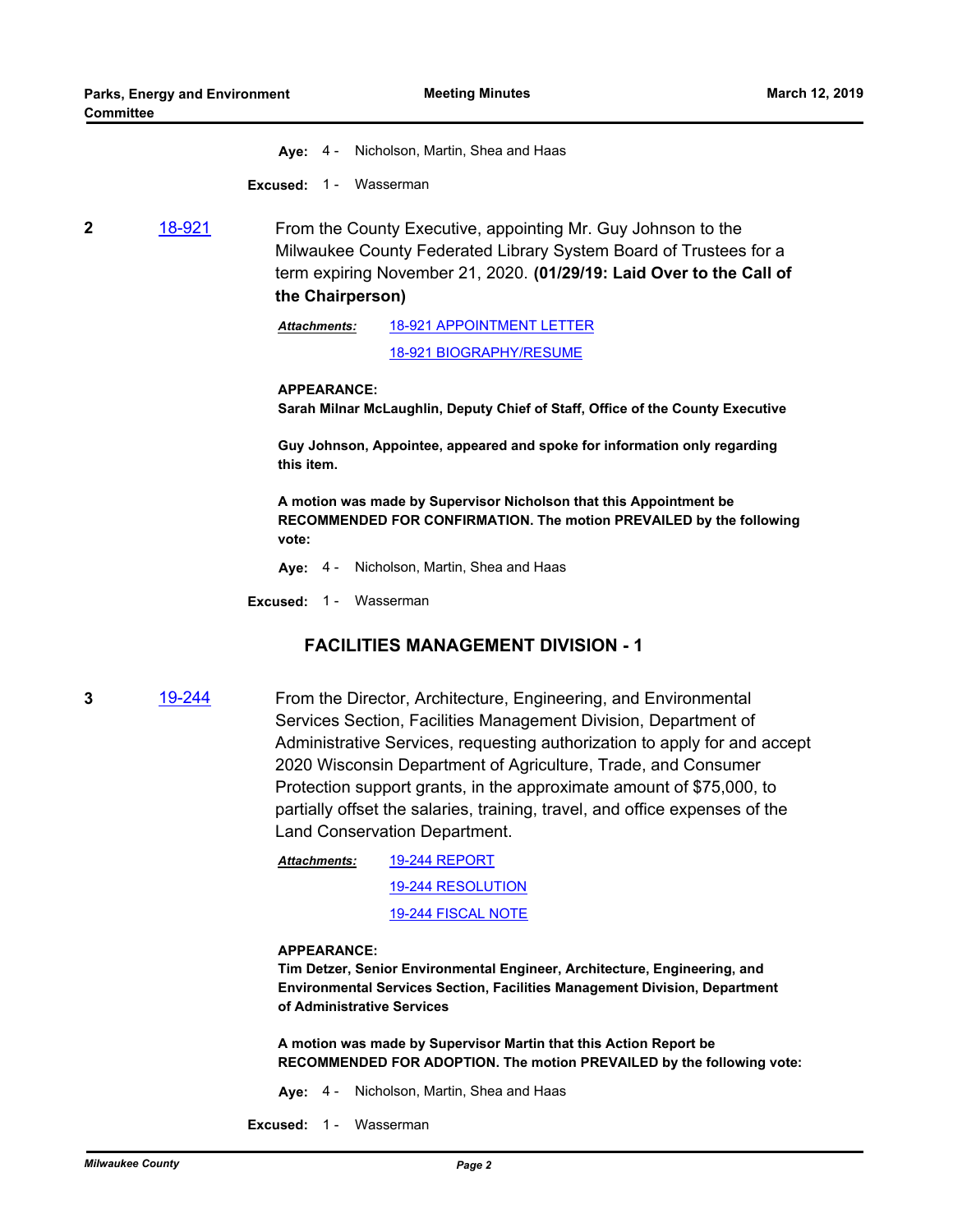## **MILWAUKEE PUBLIC MUSEUM - 1**

**4** [19-18](http://milwaukeecounty.legistar.com/gateway.aspx?m=l&id=/matter.aspx?key=8632) From the Interim President and Chief Executive Officer, Milwaukee Public Museum, providing an informational report regarding financial statements. **(Considered by the Committees on Parks, Energy, and Environment, and Finance and Audit) (INFORMATIONAL** 

**ONLY UNLESS OTHERWISE DIRECTED BY THE COMMITTEE)**

*Attachments:* [19-18 MARCH REPORT](http://MilwaukeeCounty.legistar.com/gateway.aspx?M=F&ID=0c198cc0-c488-4ea5-ab15-811ff2383948.pdf)

**APPEARANCES: Dr. Ellen Censky, Interim President and Chief Executive Officer, Milwaukee Public Museum (MPM) Ryan O'Desky, Chief Financial Officer, MPM Kelsey A. Evans, Committee Coordinator, Legislative Services Division, Office of the County Clerk**

**Dennis Hughes appeared and spoke for information only regarding this item.**

**A motion was made by Supervisor Nicholson that the March Report attached to this Reference File be RECOMMENDED TO BE RECEIVED AND PLACED ON FILE. The motion PREVAILED by the following vote:**

**Aye:** 4 - Nicholson, Martin, Shea and Haas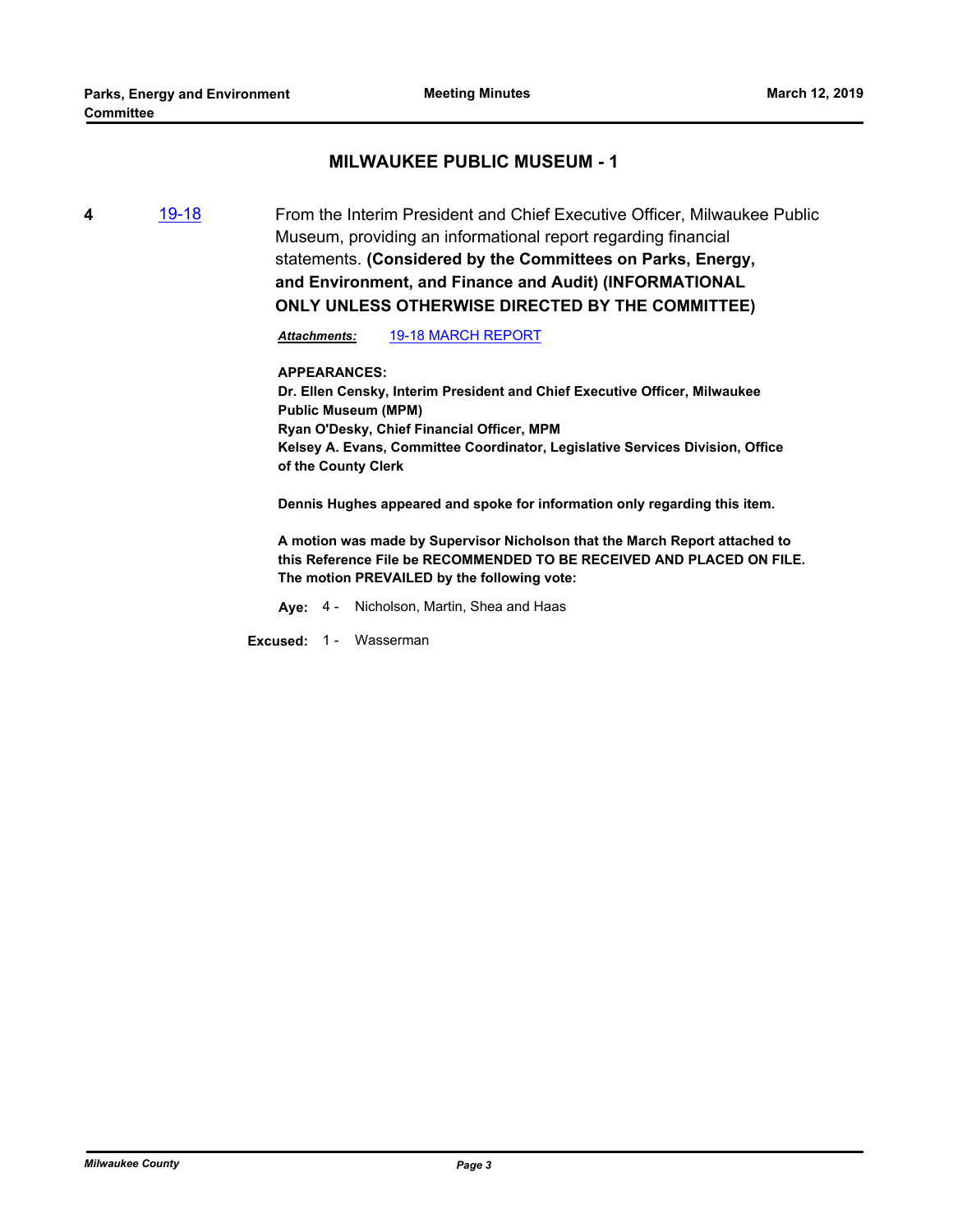## **DEPARTMENT OF PARKS, RECREATION, AND CULTURE - 1**

**5** [19-224](http://milwaukeecounty.legistar.com/gateway.aspx?m=l&id=/matter.aspx?key=8734) **2019 Adopted Budget Amendment 1A003:** From the Director, Department of Parks, Recreation, and Culture, providing an informational update regarding the status and progress of the Milwaukee Public Museum Task Force. **(Considered by the Committees on Parks, Energy, and Environment, and Finance and Audit) (INFORMATIONAL ONLY UNLESS OTHERWISE DIRECTED BY THE COMMITTEE)**

> [19-224 REPORT](http://MilwaukeeCounty.legistar.com/gateway.aspx?M=F&ID=f2f3326d-af35-4324-97bf-256f52fc108f.pdf) [19-224 2019 ADOPTED BUDGET AMENDMENT 1A003](http://MilwaukeeCounty.legistar.com/gateway.aspx?M=F&ID=8c74d0b6-e6c6-452c-83b8-c2a8f8dae06e.pdf) [19-224 FEASIBILITY STUDY](http://MilwaukeeCounty.legistar.com/gateway.aspx?M=F&ID=3a7add00-a346-4877-904c-faad74cfcda1.pdf) [19-224 DEMOLITION STUDY](http://MilwaukeeCounty.legistar.com/gateway.aspx?M=F&ID=358d84c6-b661-4801-815e-2782e1a588ed.pdf) [19-224 APPRAISAL REPORT](http://MilwaukeeCounty.legistar.com/gateway.aspx?M=F&ID=e261b307-d7e1-4758-8393-8bec1e7f77ee.pdf) *Attachments:*

#### **APPEARANCES:**

**Guy Smith, Director, Department of Parks, Recreation, and Culture Kelsey A. Evans, Committee Coordinator, Legislative Services Division, Office of the County Clerk**

**The following people appeared and spoke for information only regarding this item:**

**Mike Devine, President, Gallagher Museum Services, Gallagher and Associates Sarah van Haastert, Senior Project Manager, Gallagher and Associates**

**Dennis Hughes appeared and spoke for information only regarding this item.**

**A motion was made by Supervisor Nicholson that this Informational Report be RECOMMENDED TO BE RECEIVED AND PLACED ON FILE. The motion PREVAILED by the following vote:**

**Aye:** 4 - Nicholson, Martin, Shea and Haas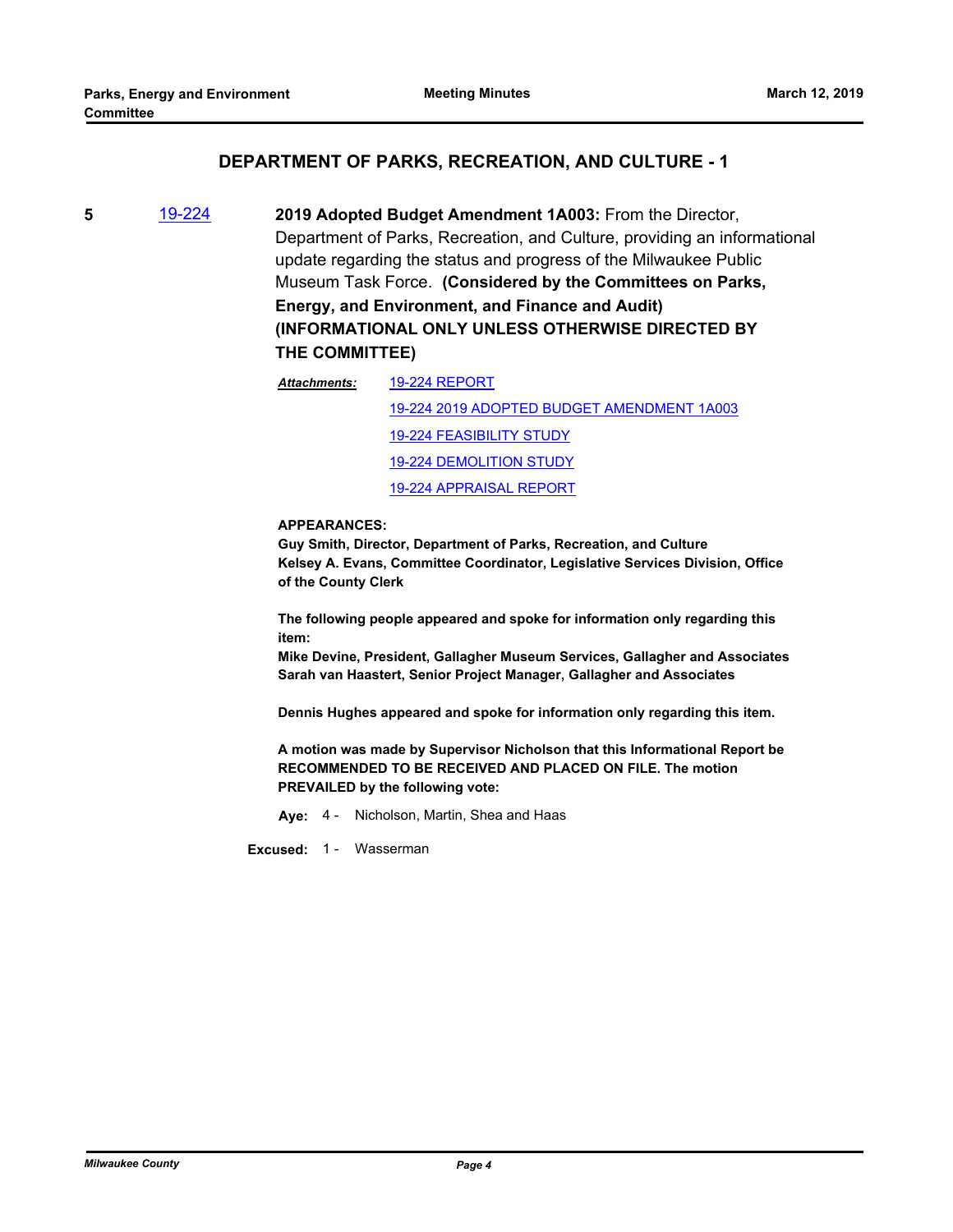### **REQUEST FROM THE MILWAUKEE COUNTY BOARD OF SUPERVISORS - 1**

**6** [19-55](http://milwaukeecounty.legistar.com/gateway.aspx?m=l&id=/matter.aspx?key=8567) From the Milwaukee County Board of Supervisors, requesting a written informational report from the National Trust for Historic Preservation regarding historic tax credits and potential applicability to the Milwaukee County Domes**. (Considered by the Milwaukee County Task Force on the Mitchell Park Conservatory Domes, the Committee on Parks, Energy, and Environment, and the Milwaukee Public Museum Task Force) (INFORMATIONAL ONLY UNLESS OTHERWISE DIRECTED BY THE COMMITTEE) (01/29/19: Laid Over for One Meeting)**

> [19-55 REPORT](http://MilwaukeeCounty.legistar.com/gateway.aspx?M=F&ID=8118b00c-82d0-4acb-a4bd-a3a0a5d93f0b.pdf) *Attachments:*

> > [19-55 POWERPOINT](http://MilwaukeeCounty.legistar.com/gateway.aspx?M=F&ID=bc861f3b-fd7f-4e49-bfd7-526c437a4241.pdf)

**The following people appeared and spoke for information only regarding this item: Jennifer Sandy, National Trust for Historic Preservation Dennis Hughes**

**This Informational Report was DISCUSSED WITH NO ACTION TAKEN.**

### **DEPARTMENT OF PARKS, RECREATION, AND CULTURE - 5**

**7** [19-223](http://milwaukeecounty.legistar.com/gateway.aspx?m=l&id=/matter.aspx?key=8733) From the Director, Department of Parks, Recreation, and Culture, providing an informational report regarding the Milwaukee Metropolitan Sewerage District's draft concepts for large-scale, floodwater management in Jackson Park, and policies relating to the use of parkland in cooperation with other governmental units. **(INFORMATIONAL ONLY UNLESS OTHERWISE DIRECTED BY THE COMMITTEE)**

> [19-223 REPORT](http://MilwaukeeCounty.legistar.com/gateway.aspx?M=F&ID=40e14817-cf71-41a6-a9b5-f49440f08a7d.pdf) [19-223 MMSD JACKSON PARK UPDATE](http://MilwaukeeCounty.legistar.com/gateway.aspx?M=F&ID=adce33b2-42ec-4ebe-a152-310346f32f21.pdf) [19-223 ADOPTED FILE NO. 00-191](http://MilwaukeeCounty.legistar.com/gateway.aspx?M=F&ID=c04da158-8a6b-4bcb-89dc-1d6b63a29636.pdf) *Attachments:*

#### **APPEARANCE:**

**Sarah Toomsen, Manager of Planning and Development, Department of Parks, Recreation, and Culture**

**Patrick Elliot, Senior Project Manager, Milwaukee Metropolitan Sewerage District, appeared and spoke for information only regarding this item.**

**Dennis Hughes appeared and spoke against this item.**

**This Informational Report was DISCUSSED WITH NO ACTION TAKEN.**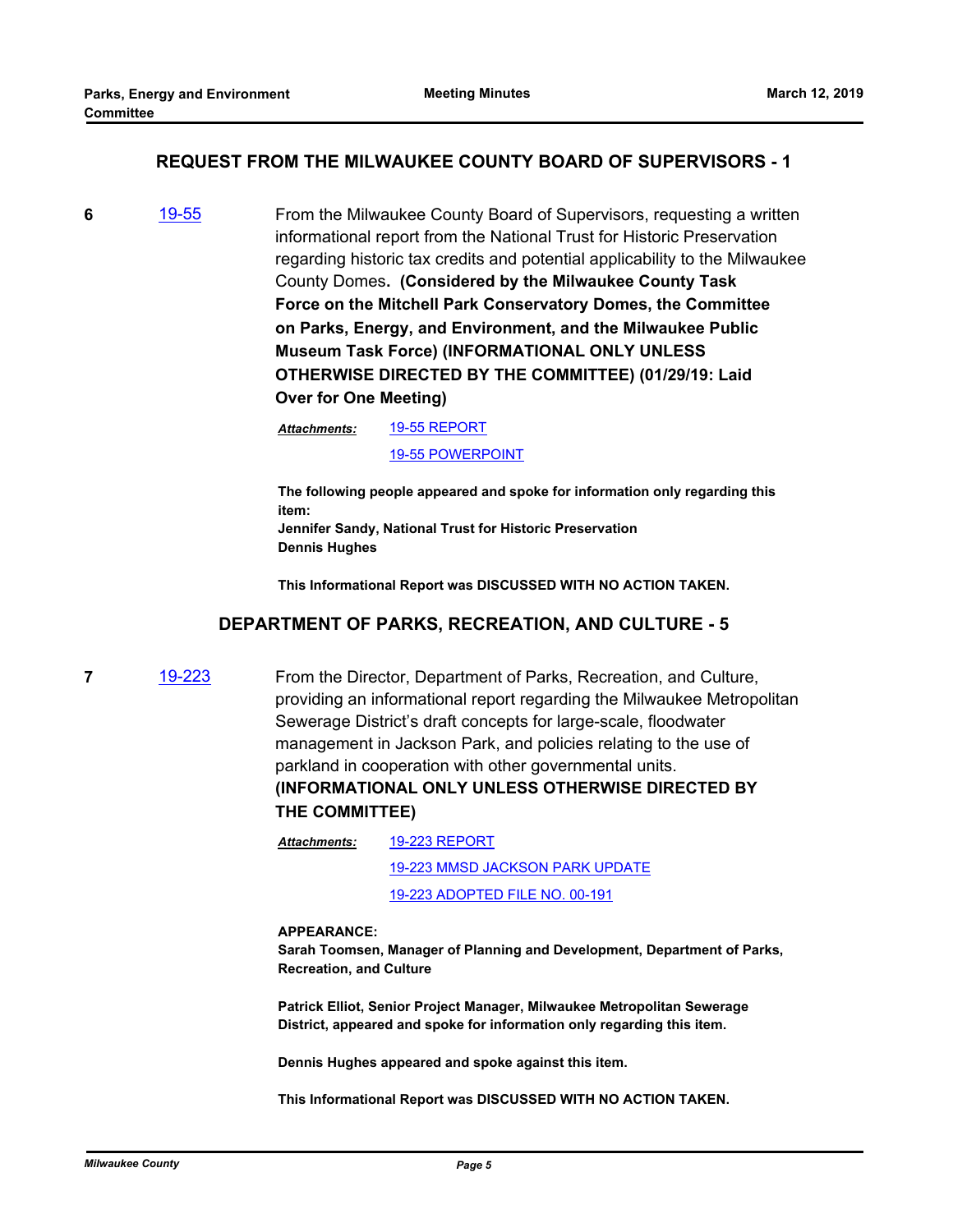- **8** [19-227](http://milwaukeecounty.legistar.com/gateway.aspx?m=l&id=/matter.aspx?key=8737) From the Director, Department of Parks, Recreation, and Culture, requesting authorization to execute a Ground Lease Agreement with the Urban Ecology Center in the amount of \$1 per year for certain land within Washington Park for an initial 25-year term with two 25-year extension options, and an Option to Purchase Agreement in the amount of \$1 for the existing boat house structure in Washington Park.
	- [19-227 REPORT](http://MilwaukeeCounty.legistar.com/gateway.aspx?M=F&ID=c4edd270-544f-4d75-9bfa-6b2e5b865b05.pdf) [19-227 REVISED REPORT \(02/19/19\)](http://MilwaukeeCounty.legistar.com/gateway.aspx?M=F&ID=def705b6-2aea-473b-85a5-a39097404f35.pdf) [19-227 RESOLUTION](http://MilwaukeeCounty.legistar.com/gateway.aspx?M=F&ID=448ee577-55f5-4b2e-b6bf-24f8ff94bc2a.docx) [19-227 FISCAL NOTE](http://MilwaukeeCounty.legistar.com/gateway.aspx?M=F&ID=ab5ab6d8-32fa-4678-8890-02ec7382610d.pdf) [19-227 REVISED FISCAL NOTE \(02/19/19\)](http://MilwaukeeCounty.legistar.com/gateway.aspx?M=F&ID=f00e8648-2ff4-40e2-992d-e092b13991e6.pdf) [19-227 GROUND LEASE AGREEMENT](http://MilwaukeeCounty.legistar.com/gateway.aspx?M=F&ID=9afe97c2-4887-4740-a993-42641ccdbcb4.pdf) [19-227 AERIAL-LEASE PREMISES](http://MilwaukeeCounty.legistar.com/gateway.aspx?M=F&ID=d097bfe8-80f8-4671-9937-c36a59ce71a7.pdf) [19-227 AERIAL-EXTENDED USE AREA](http://MilwaukeeCounty.legistar.com/gateway.aspx?M=F&ID=5c0092f0-269b-4695-b01a-3b950db9e60e.pdf) [19-227 RESTORATION AND MANAGEMENT PLAN \(134 pages\)](http://MilwaukeeCounty.legistar.com/gateway.aspx?M=F&ID=97e3aeb4-bd4a-4940-b2ea-af482f009c54.pdf) [19-227 OPTION TO PURCHASE AGREEMENT](http://MilwaukeeCounty.legistar.com/gateway.aspx?M=F&ID=6d9ed08e-1b6e-48ef-a96f-57458e1e3def.pdf) [19-227 MEMORANDUM OF UNDERSTANDING](http://MilwaukeeCounty.legistar.com/gateway.aspx?M=F&ID=c585ec82-e34c-4e0a-956c-d98a55171de4.pdf) [19-227 POWERPOINT](http://MilwaukeeCounty.legistar.com/gateway.aspx?M=F&ID=9945095f-60a4-40a3-9473-a283c64b5cb2.pptx) *Attachments:*

#### **APPEARANCES:**

**Guy Smith, Director, Department of Parks, Recreation, and Culture (DPRC) James Tarantino, Director of Recreation and Business Services, DPRC Paul Kuglitsch, Deputy Corporation Counsel, Office of Corporation Counsel**

**Mr. Tarantino provided an electronic presentation, which is attached to this file as "19-227 POWERPOINT."**

**Ken Leinbach, Executive Director, Urban Ecology Center, appeared and spoke in favor of this item.**

**A motion was made by Supervisor Nicholson that this Action Report be RECOMMENDED FOR ADOPTION. The motion PREVAILED by the following vote:**

**Aye:** 4 - Nicholson, Martin, Shea and Haas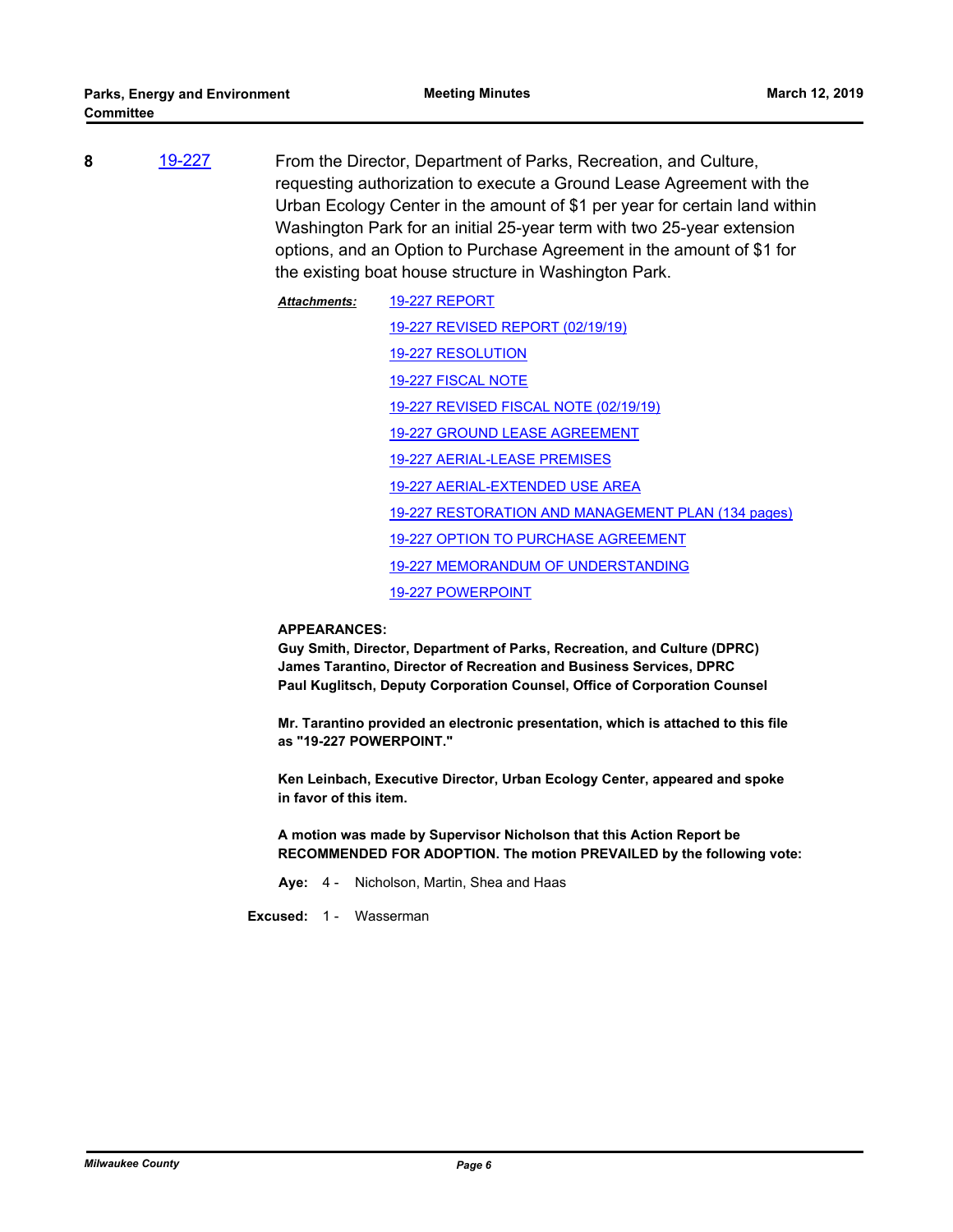- **9** [19-222](http://milwaukeecounty.legistar.com/gateway.aspx?m=l&id=/matter.aspx?key=8732) From the Director, Department of Parks, Recreation, and Culture, requesting retroactive authorization to extend the existing Interagency Agreement between Milwaukee County and the Board of Regents of the University of Wisconsin System, in the amount of \$235,000, to fund professional staffing services and various programs at Wehr Nature Center in Whitnall Park for the period effective January 1, 2019, through December 31, 2019, and requesting a waiver of Section 56.30(9) of the Milwaukee County Code of General Ordinances, to pay for services rendered prior to execution of the contract.
	- [19-222 REPORT](http://MilwaukeeCounty.legistar.com/gateway.aspx?M=F&ID=a820b4b1-9834-45d2-9c19-3943264ab2d0.pdf) [19-222 REVISED REPORT \(02/19/19\)](http://MilwaukeeCounty.legistar.com/gateway.aspx?M=F&ID=37c7f9b9-bf66-4c09-bc7b-0965944fa724.pdf) [19-222 RESOLUTION](http://MilwaukeeCounty.legistar.com/gateway.aspx?M=F&ID=ac1899a9-5c35-41f4-bd35-ee49ed680704.docx) [19-222 REVISED RESOLUTION \(02/19/19\)](http://MilwaukeeCounty.legistar.com/gateway.aspx?M=F&ID=f38b0e29-9a48-4e93-9d29-bb131bf1bff7.docx) [19-222 FISCAL NOTE](http://MilwaukeeCounty.legistar.com/gateway.aspx?M=F&ID=b769f509-0a16-45a3-bcba-e6c128d381d7.pdf) [19-222 2019 CONTRACT](http://MilwaukeeCounty.legistar.com/gateway.aspx?M=F&ID=480786fa-f6ec-40ca-ac8f-d2959fbee776.pdf) [19-222 2015 INTERAGENCY AGREEMENT #133-PRJ89TN](http://MilwaukeeCounty.legistar.com/gateway.aspx?M=F&ID=96cf5b30-4fac-497d-bdf6-cc040960f526.pdf) *Attachments:*

#### **APPEARANCES:**

**Erica Hayden, Contracts Manager, Department of Parks, Recreation, and Culture**

**Kelsey A. Evans, Committee Coordinator, Legislative Services Division, Office of the County Clerk**

**Supervisor Nicholson was not present at the time the roll was called, but later requested unanimous consent to be recorded as voting with the majority. There being no objections from Committee members, it was so ordered by the Chairman.**

**A motion was made by Supervisor Martin that this Action Report be RECOMMENDED FOR ADOPTION. The motion PREVAILED by the following vote:**

**Aye:** 4 - Nicholson, Martin, Shea and Haas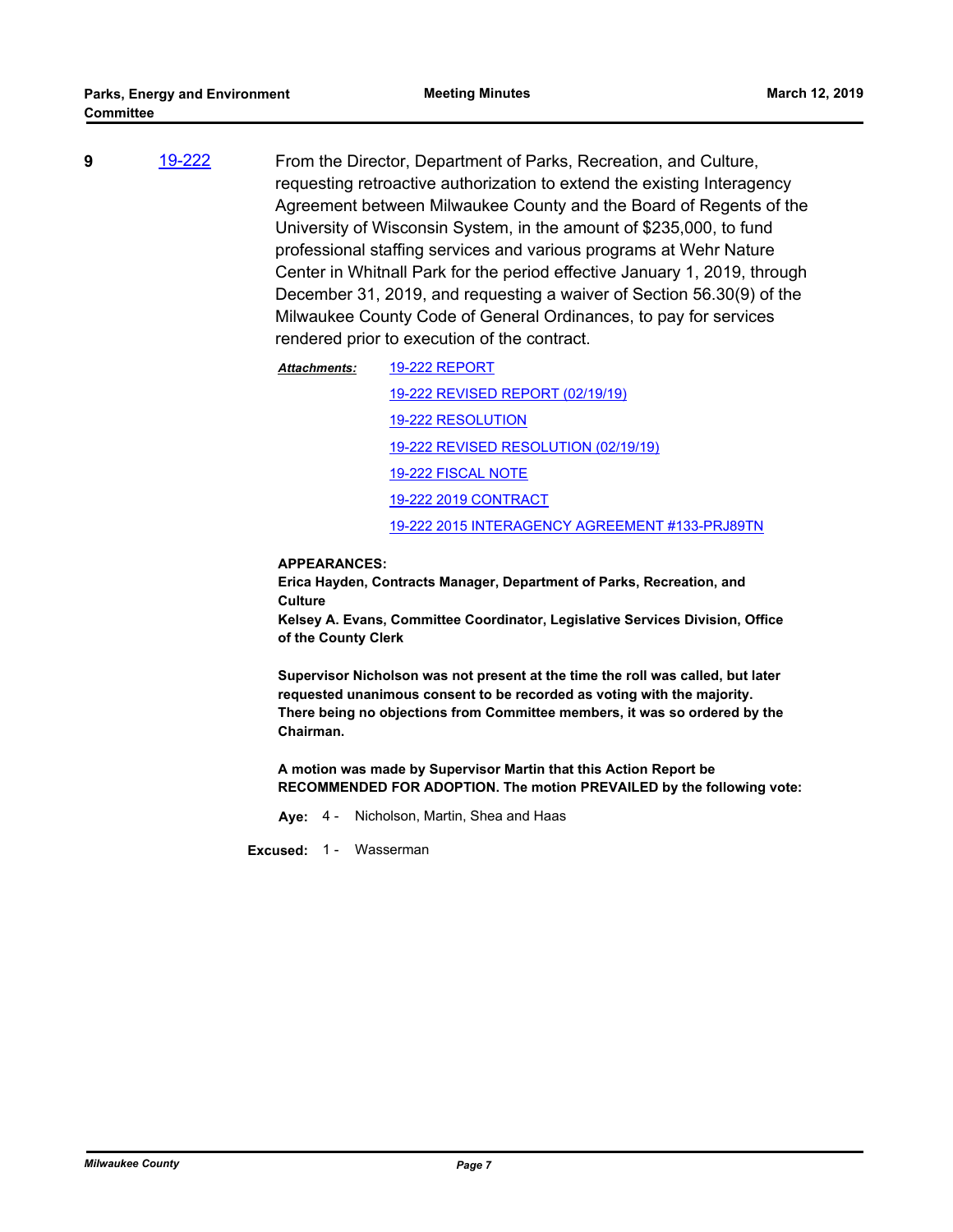**10** [19-226](http://milwaukeecounty.legistar.com/gateway.aspx?m=l&id=/matter.aspx?key=8736) From the Director, Department of Parks, Recreation, and Culture, requesting authorization to grant a Trail Right of Way Easement to the Wisconsin Department of Natural Resources (WDNR) to allow for the construction, operation, and maintenance of trail connections to the WDNR Forestry Exploration Center from the Wil-O-Way parking lot located in Underwood Creek Parkway.

> [19-226 REPORT](http://MilwaukeeCounty.legistar.com/gateway.aspx?M=F&ID=7abeec48-ccde-4741-8006-e7fdb663aa41.pdf) [19-226 RESOLUTION](http://MilwaukeeCounty.legistar.com/gateway.aspx?M=F&ID=1fee2d6d-12ee-4e13-af69-51798743b580.doc) [19-226 FISCAL NOTE](http://MilwaukeeCounty.legistar.com/gateway.aspx?M=F&ID=d1cefcd0-e95f-45df-96fa-19f5c967c701.pdf) [19-226 TRAIL RIGHT OF WAY EASEMENT](http://MilwaukeeCounty.legistar.com/gateway.aspx?M=F&ID=04bddbd3-dfdf-4718-8f1e-a795489cb0c2.pdf) [19-226 AERIAL EXHIBIT](http://MilwaukeeCounty.legistar.com/gateway.aspx?M=F&ID=86dce122-9e92-4334-a292-adfecfca10fd.pdf) *Attachments:*

#### **APPEARANCES:**

**Sarah Toomsen, Manager of Planning and Development, Department of Parks, Recreation, and Culture (DPRC)**

**Erica Hayden, Contracts Manager, DPRC, appeared but did not speak regarding this item.**

**A motion was made by Supervisor Haas that this Action Report be RECOMMENDED FOR ADOPTION. The motion PREVAILED by the following vote:**

**Aye:** 4 - Nicholson, Martin, Shea and Haas

**Excused: 1 - Wasserman** 

**11** [19-221](http://milwaukeecounty.legistar.com/gateway.aspx?m=l&id=/matter.aspx?key=8731) From the Director, Department of Parks, Recreation, and Culture, requesting authorization to execute a Lease Agreement with Rainbow Aero Modelers Society, with total expected revenue in the amount of \$550, for use of 18 acres of designated parkland on the Root River Parkway in Franklin, Wisconsin, for its radio-controlled model flying activities for a five-year term beginning April 1, 2019.

> [19-221 REPORT](http://MilwaukeeCounty.legistar.com/gateway.aspx?M=F&ID=3d544ee7-f858-4e5e-879c-be48fca43b1e.pdf) [19-221 RESOLUTION](http://MilwaukeeCounty.legistar.com/gateway.aspx?M=F&ID=0a7ed0c6-5097-439a-8ce5-3f3cea128caa.doc) [19-221 FISCAL NOTE](http://MilwaukeeCounty.legistar.com/gateway.aspx?M=F&ID=83f6ac58-a177-4418-840b-65259486f22a.pdf) [19-221 LEASE AGREEMENT](http://MilwaukeeCounty.legistar.com/gateway.aspx?M=F&ID=734c18c2-a4c5-4827-bc64-6bc611c690d6.pdf) *Attachments:*

#### **APPEARANCE:**

**Erica Hayden, Contracts Manager, Department of Parks, Recreation, and Culture**

**A motion was made by Supervisor Nicholson that this Action Report be RECOMMENDED FOR ADOPTION. The motion PREVAILED by the following vote:**

- **Aye:** 4 Nicholson, Martin, Shea and Haas
- **Excused:** 1 Wasserman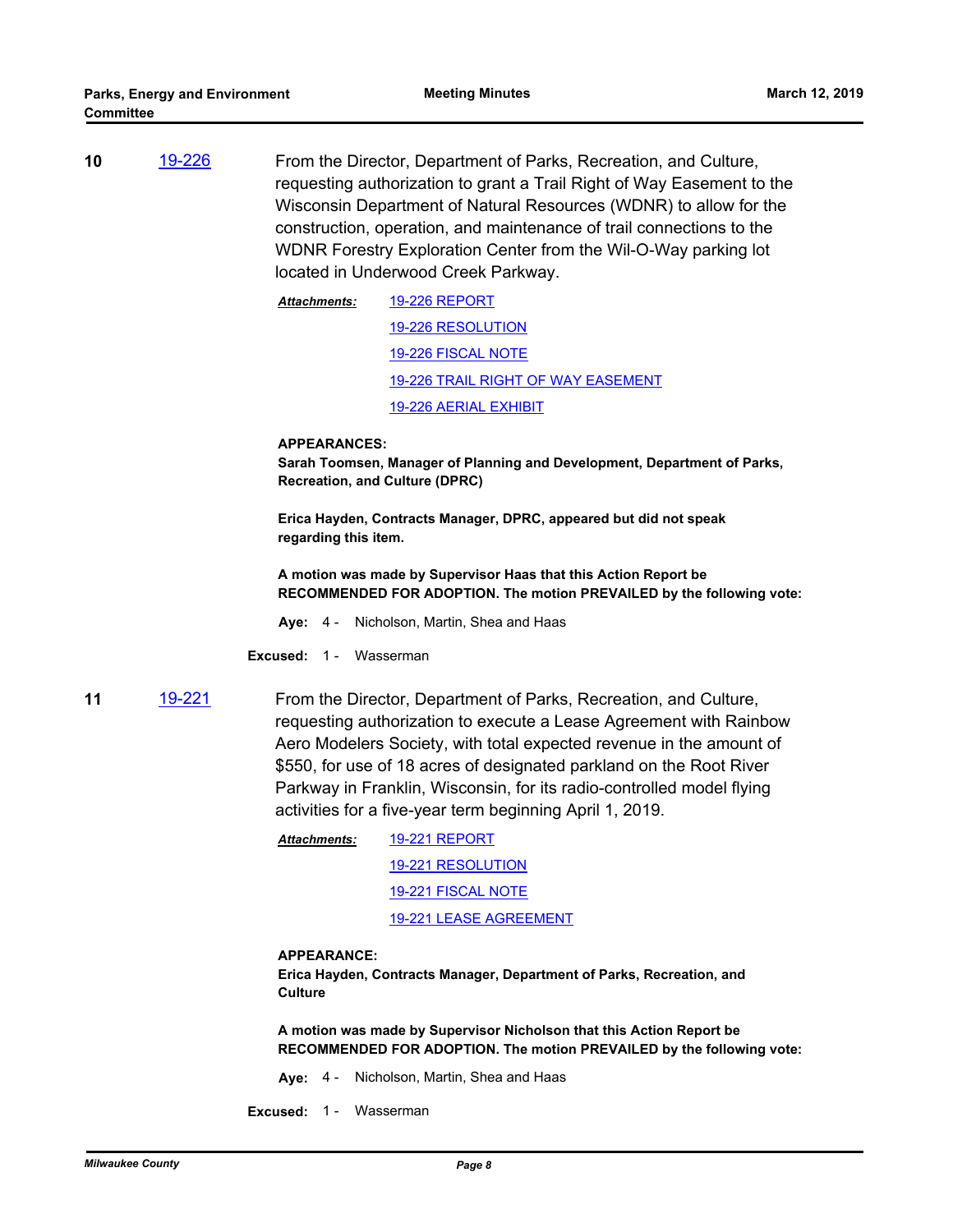## **AUDIT SERVICES DIVISION - 1**

**12** [19-238](http://milwaukeecounty.legistar.com/gateway.aspx?m=l&id=/matter.aspx?key=8748) From the Director of Audits, Audit Services Division, Office of the Comptroller, providing an audit report titled "Hales Corners Park has Benefited from the Support of its Friends Group; however, a Formal Agreement with the Organization is Needed to Achieve Adherence to Chapter 13 of the Milwaukee County Ordinances," and requesting approval of the audit recommendations provided therein. **(Referred to the Committees on Parks, Energy, and Environment, and Finance and Audit)**

> [19-238 AUDIT REPORT](http://MilwaukeeCounty.legistar.com/gateway.aspx?M=F&ID=c8444cb0-7312-4116-97b4-f2f073c7ca85.pdf) [19-238 RESOLUTION](http://MilwaukeeCounty.legistar.com/gateway.aspx?M=F&ID=76870206-0896-459b-918d-6fc8b4572a54.docx) *Attachments:*

[19-238 FISCAL NOTE](http://MilwaukeeCounty.legistar.com/gateway.aspx?M=F&ID=372de700-cb67-458b-8df8-7ff551051b1a.pdf)

**APPEARANCE:**

**Jennifer Folliard, Director of Audits, Audit Services Division, Office of the Comptroller**

**Guy Smith, Director, Department of Parks, Recreation, and Culture**

**A motion was made by Supervisor Nicholson that this Action Report be RECOMMENDED FOR ADOPTION. The motion PREVAILED by the following vote:**

**Aye:** 4 - Nicholson, Martin, Shea and Haas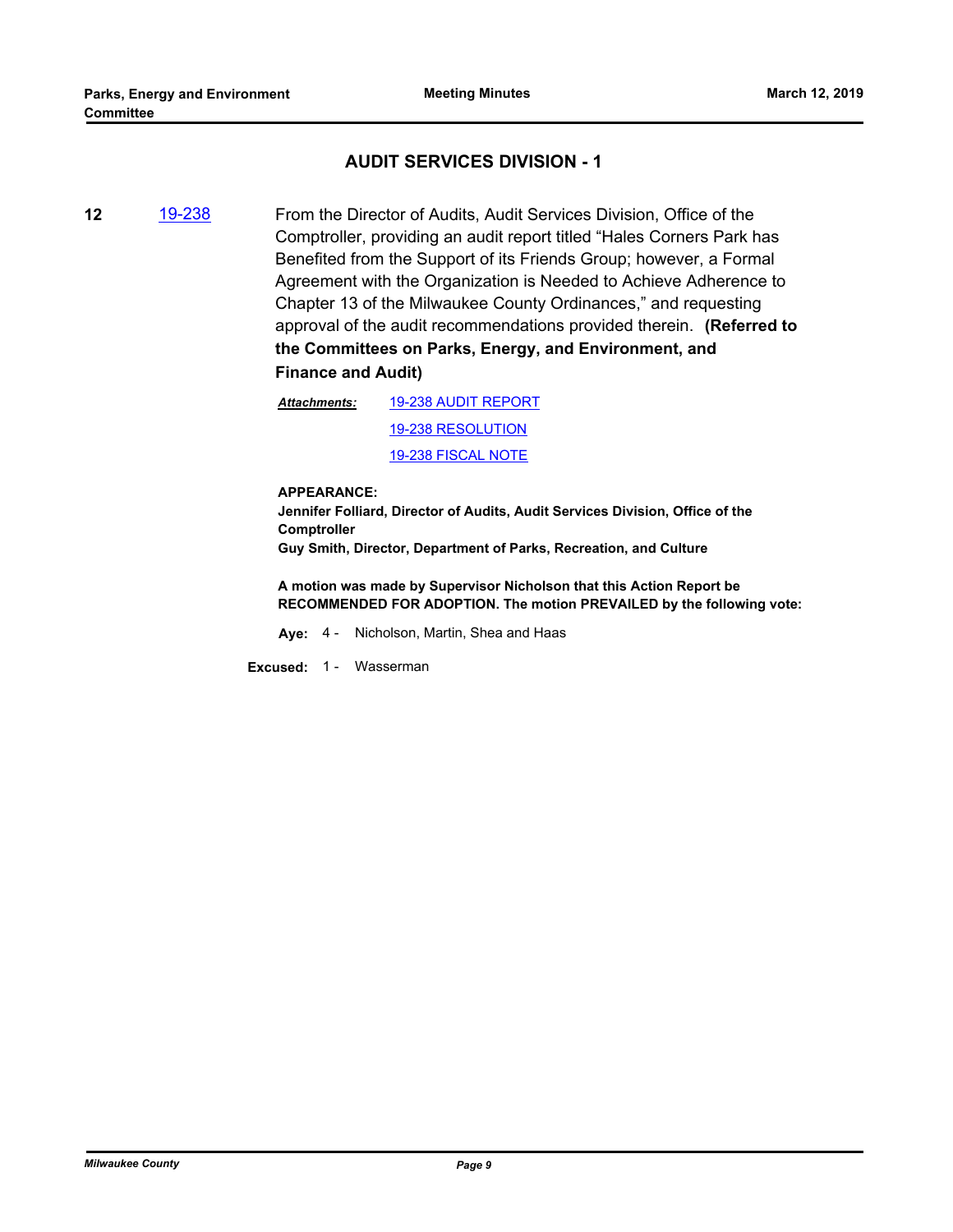## **RESOLUTIONS/ORDINANCES - 2**

- **13** [19-101](http://milwaukeecounty.legistar.com/gateway.aspx?m=l&id=/matter.aspx?key=8613) A resolution authorizing and directing the Department of Parks, Recreation, and Culture (DPRC) to change the name of Columbus Park to Indigenous Peoples' Park to align with the values of Milwaukee County and to honor local indigenous groups, and authorizing an appropriation transfer in the amount of \$9,700 from Org. Unit 1800-1945 Appropriation for Contingencies to Org. Unit 9000 DPRC. **(02/07/19 County Board Meeting: Referred to Parks, Energy, and Environment)**
	- *Sponsors:* Martin
	- [19-101 RESOLUTION](http://MilwaukeeCounty.legistar.com/gateway.aspx?M=F&ID=1b7bab31-120c-4096-91cd-655476c9374d.doc) [19-101 FISCAL NOTE](http://MilwaukeeCounty.legistar.com/gateway.aspx?M=F&ID=563c964c-2275-4fd1-b589-155ef602848f.pdf) [19-101 COUNTY BOARD RESOLUTION](http://MilwaukeeCounty.legistar.com/gateway.aspx?M=F&ID=7c42a756-0da0-4bec-8d6f-bd090c2ecc64.pdf) *Attachments:*

**A motion was made by Supervisor Martin that this Resolution be LAID OVER TO THE CALL OF THE CHAIRPERSON. The motion PREVAILED by the following vote:**

- **Aye:** 4 Nicholson, Martin, Shea and Haas
- **Excused:** 1 Wasserman
- **14** [19-274](http://milwaukeecounty.legistar.com/gateway.aspx?m=l&id=/matter.aspx?key=8788) A resolution recognizing May 11, 2019, as World Migratory Bird Day in Milwaukee County.

*Sponsors:* Haas

[19-274 RESOLUTION](http://MilwaukeeCounty.legistar.com/gateway.aspx?M=F&ID=e4b00de9-da10-433a-953f-c09130a6998a.doc) [19-274 FISCAL NOTE](http://MilwaukeeCounty.legistar.com/gateway.aspx?M=F&ID=9c6314df-11ff-4168-8109-9aa5e5f20fe6.docx) *Attachments:*

**A motion was made by Supervisor Haas that this Resolution be RECOMMENDED FOR ADOPTION. The motion PREVAILED by the following vote:**

**Aye:** 4 - Nicholson, Martin, Shea and Haas